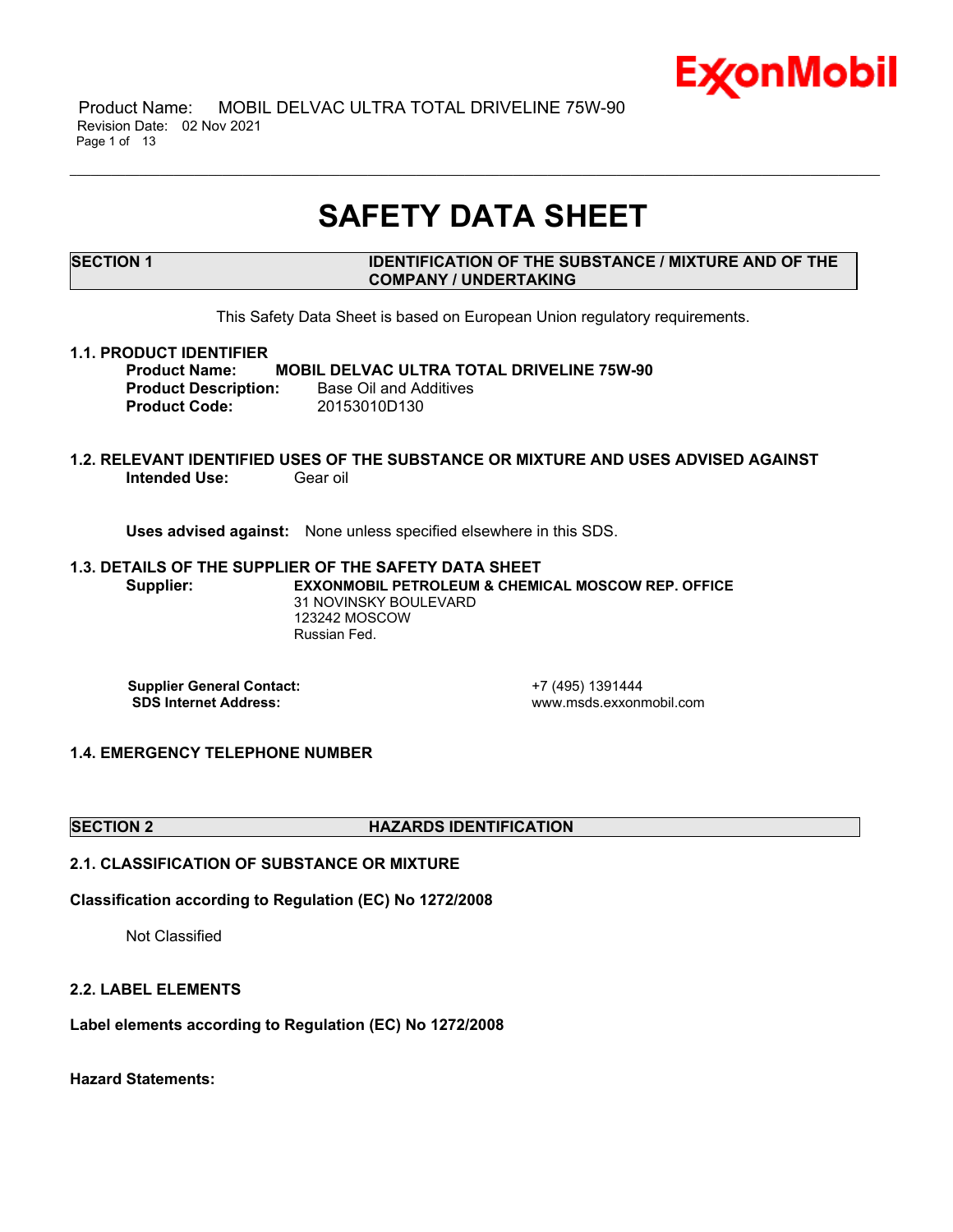

 Product Name: MOBIL DELVAC ULTRA TOTAL DRIVELINE 75W-90 Revision Date: 02 Nov 2021 Page 2 of 13

#### Supplemental:

EUH210: Safety data sheet available on request. EUH208: Contains: MAGNESIUM METABORATE, OLEFIN SULPHIDE, PHOSPHORIC ACID ESTERS, AMINE SALT May produce an allergic reaction.

\_\_\_\_\_\_\_\_\_\_\_\_\_\_\_\_\_\_\_\_\_\_\_\_\_\_\_\_\_\_\_\_\_\_\_\_\_\_\_\_\_\_\_\_\_\_\_\_\_\_\_\_\_\_\_\_\_\_\_\_\_\_\_\_\_\_\_\_\_\_\_\_\_\_\_\_\_\_\_\_\_\_\_\_\_\_\_\_\_\_\_\_\_\_\_\_\_\_\_\_\_\_\_\_\_\_\_\_\_\_\_\_\_\_\_\_\_

### **2.3. OTHER HAZARDS**

#### **Physical / Chemical Hazards:**

No significant hazards.

#### **Health Hazards:**

High-pressure injection under skin may cause serious damage. Excessive exposure may result in eye, skin, or respiratory irritation.

#### **Environmental Hazards:**

No significant hazards.Material does not meet the criteria for PBT or vPvB in accordance with REACH Annex XIII.

| <b>SECTION 3</b> | <b>COMPOSITION / INFORMATION ON INGREDIENTS</b> |
|------------------|-------------------------------------------------|
|------------------|-------------------------------------------------|

**3.1. SUBSTANCES** Not Applicable. This material is regulated as a mixture.

#### **3.2. MIXTURES**

This material is defined as a mixture.

#### **Reportable hazardous substance(s) complying with the classification criteria and/or with an exposure limit (OEL)**

| <b>Name</b>                                                                                                                                                                                             | CAS#       | EC#       | <b>Registration#</b> | <b>Concentration</b> | <b>GHS/CLP</b>                                                                                                                             |
|---------------------------------------------------------------------------------------------------------------------------------------------------------------------------------------------------------|------------|-----------|----------------------|----------------------|--------------------------------------------------------------------------------------------------------------------------------------------|
|                                                                                                                                                                                                         |            |           |                      |                      | classification                                                                                                                             |
| <b>IHYDROTREATED LIGHT PARAFFINIC</b><br>DISTILLATES, PETROLEUM                                                                                                                                         | 64742-55-8 | 265-158-7 | 01-2119487077-29     | $30 - 40\%$          | Asp. Tox. 1 H304                                                                                                                           |
| <b>MAGNESIUM METABORATE</b>                                                                                                                                                                             | 13703-82-7 | 237-235-5 | 01-2120769073-53     | $0.1 - 5.1\%$        | Skin Sens. 1B H317                                                                                                                         |
| <b>POLYSULFIDES.DI-TERT-BU</b>                                                                                                                                                                          | 68937-96-2 | 273-103-3 | 01-2119540515-43     | $1 - 5\%$            | [Aquatic Acute 3 H402].<br>Aquatic Chronic 3 H412,<br>[Flam. Lig. 4 H227].<br>Skin Sens, 1B H317.<br>[Skin Irrit, 3 H316]                  |
| <b>IREACTION PRODUCTS OF 4-METHYL-</b><br>I2PENTANOL AND DIPHOSPHORUS<br>PENTASULFIDE, PROPOXYLATED,<br><b>IESTERIFIED WITH DIPHOSPHORUS</b><br>PENTAOXIDE, AND SALTED BY AMINES,<br>IC12-14-TERT-ALKYL |            | 931-384-6 | 01-2119493620-38     | $1 - 5\%$            | [Aquatic Acute 2 H401].<br>Aquatic Chronic 2 H411,<br>[Flam. Lig. 4 H227].<br>Acute Tox. 4 H302.<br>Skin Sens. 1B H317.<br>Eye Dam. 1 H318 |
| Distillates (petroleum), hydrotreated heavy<br>paraffinic                                                                                                                                               | 64742-54-7 | 265-157-1 | 01-2119484627-25     | $5 - 10\%$           | Asp. Tox. 1 H304                                                                                                                           |

Note - any classification in brackets is a GHS building block that was not adopted by the EU in the CLP regulation (No 1272/2008) and therefore is not applicable in the EU or in non-EU countries which have implemented the CLP regulation and is shown for informational purposes only.

Note: See SDS Section 16 for full text of hazard statements.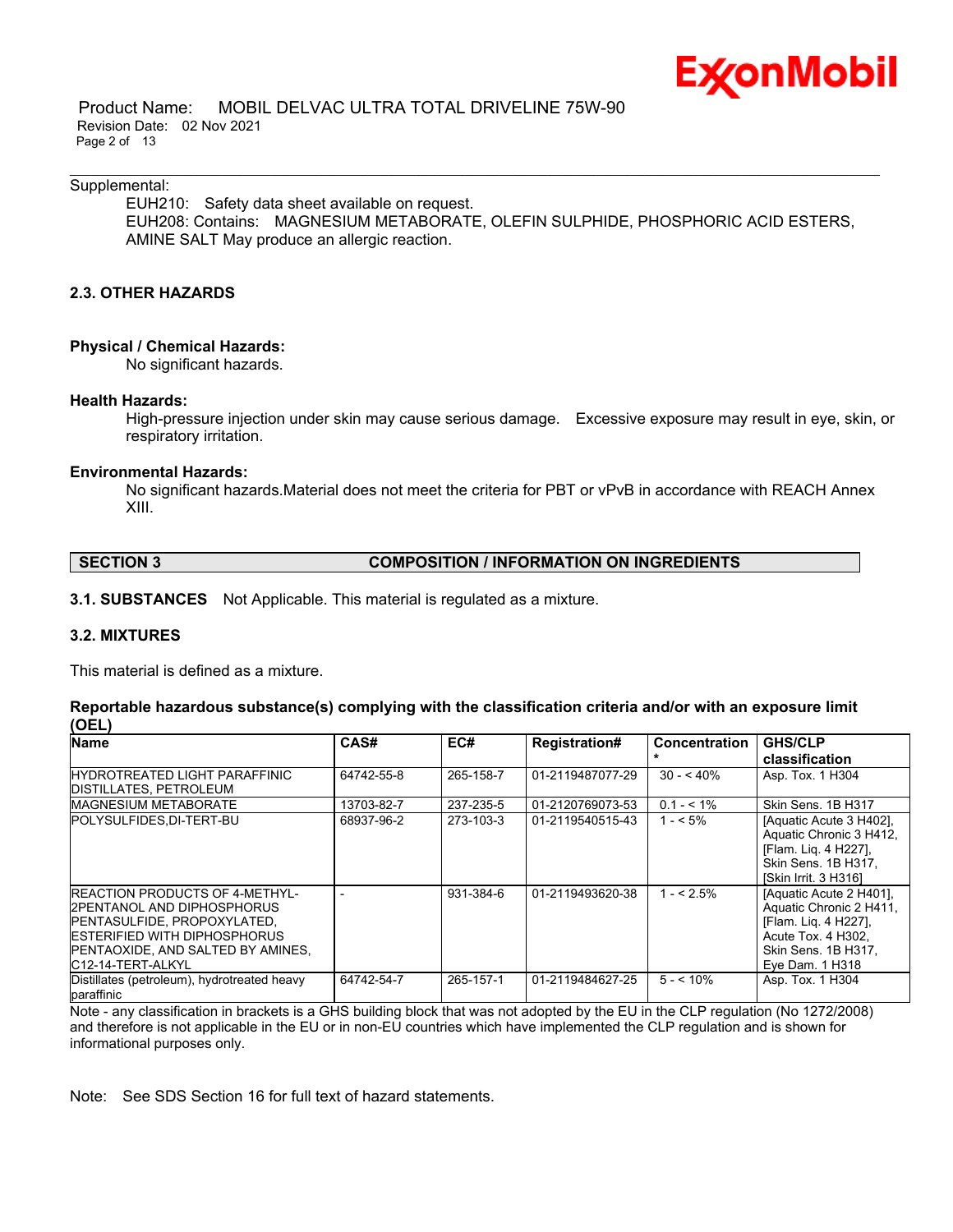

 Product Name: MOBIL DELVAC ULTRA TOTAL DRIVELINE 75W-90 Revision Date: 02 Nov 2021 Page 3 of 13

#### **SECTION 4 FIRST AID MEASURES**

\_\_\_\_\_\_\_\_\_\_\_\_\_\_\_\_\_\_\_\_\_\_\_\_\_\_\_\_\_\_\_\_\_\_\_\_\_\_\_\_\_\_\_\_\_\_\_\_\_\_\_\_\_\_\_\_\_\_\_\_\_\_\_\_\_\_\_\_\_\_\_\_\_\_\_\_\_\_\_\_\_\_\_\_\_\_\_\_\_\_\_\_\_\_\_\_\_\_\_\_\_\_\_\_\_\_\_\_\_\_\_\_\_\_\_\_\_

#### **4.1. DESCRIPTION OF FIRST AID MEASURES**

#### **INHALATION**

Remove from further exposure. For those providing assistance, avoid exposure to yourself or others. Use adequate respiratory protection. If respiratory irritation, dizziness, nausea, or unconsciousness occurs, seek immediate medical assistance. If breathing has stopped, assist ventilation with a mechanical device or use mouth-to-mouth resuscitation.

#### **SKIN CONTACT**

Wash contact areas with soap and water. If product is injected into or under the skin, or into any part of the body, regardless of the appearance of the wound or its size, the individual should be evaluated immediately by a physician as a surgical emergency. Even though initial symptoms from high pressure injection may be minimal or absent, early surgical treatment within the first few hours may significantly reduce the ultimate extent of injury.

#### **EYE CONTACT**

Flush thoroughly with water. If irritation occurs, get medical assistance.

#### **INGESTION**

First aid is normally not required. Seek medical attention if discomfort occurs.

#### **4.2. MOST IMPORTANT SYMPTOMS AND EFFECTS, BOTH ACUTE AND DELAYED**

Local necrosis as evidenced by delayed onset of pain and tissue damage a few hours after injection.

#### **4.3. INDICATION OF ANY IMMEDIATE MEDICAL ATTENTION AND SPECIAL TREATMENT NEEDED**

The need to have special means for providing specific and immediate medical treatment available in the workplace is not expected.

#### **SECTION 5 FIRE FIGHTING MEASURES**

#### **5.1. EXTINGUISHING MEDIA**

**Suitable Extinguishing Media:** Use water fog, foam, dry chemical or carbon dioxide (CO2) to extinguish flames.

**Unsuitable Extinguishing Media:** Straight streams of water

#### **5.2. SPECIAL HAZARDS ARISING FROM THE SUBSTANCE OR MIXTURE**

**Hazardous Combustion Products:** Aldehydes, Incomplete combustion products, Oxides of carbon, Smoke, Fume, Sulphur oxides

#### **5.3. ADVICE FOR FIRE FIGHTERS**

**Fire Fighting Instructions:** Evacuate area. Prevent run-off from fire control or dilution from entering streams, sewers or drinking water supply. Fire-fighters should use standard protective equipment and in enclosed spaces, self-contained breathing apparatus (SCBA). Use water spray to cool fire exposed surfaces and to protect personnel.

#### **FLAMMABILITY PROPERTIES**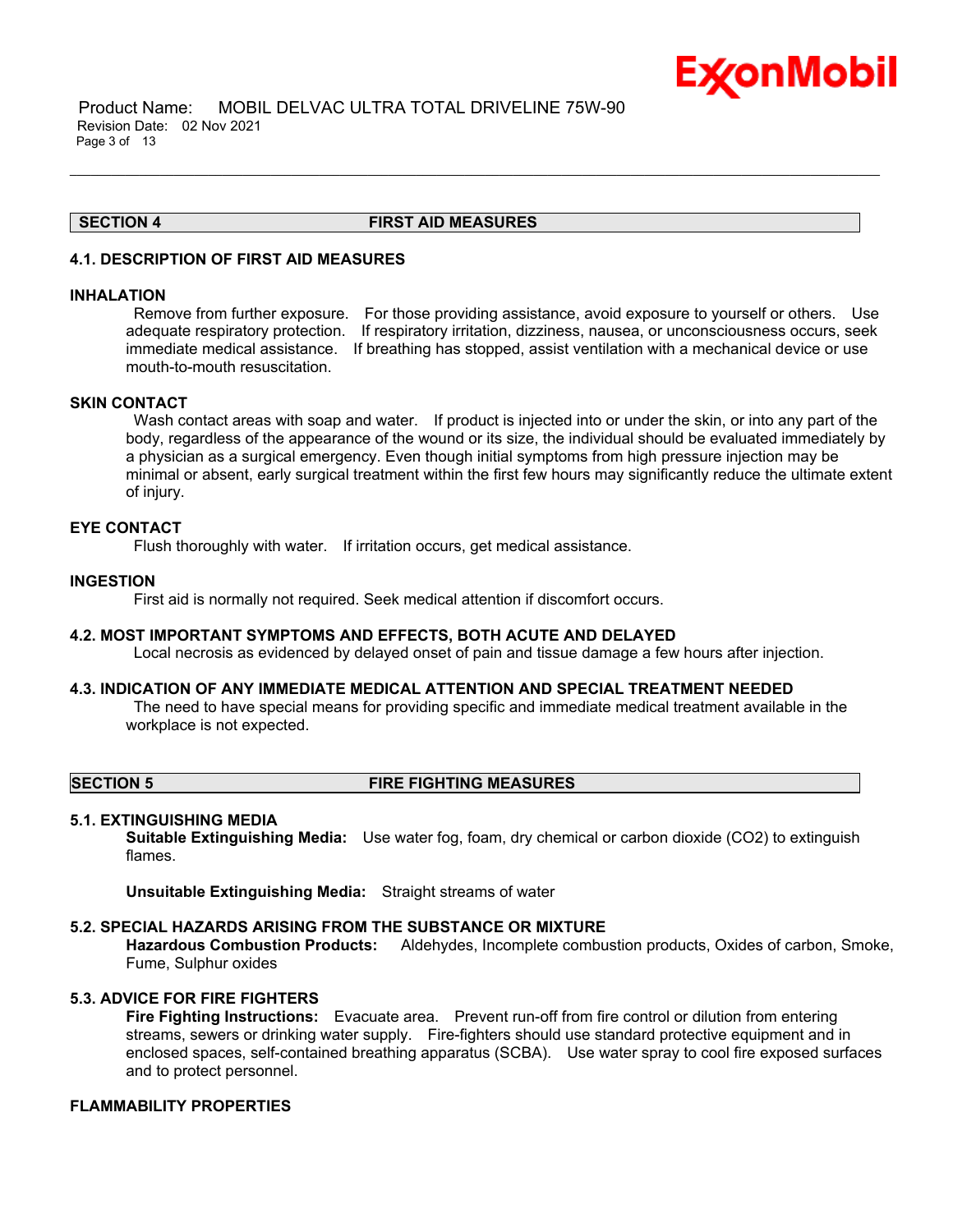

 Product Name: MOBIL DELVAC ULTRA TOTAL DRIVELINE 75W-90 Revision Date: 02 Nov 2021 Page 4 of 13

**Flash Point [Method]:** 186°C (367°F) [Typical] [ASTM D-92] **Upper/Lower Flammable Limits (Approximate volume % in air):** UEL: 7.0 LEL: 0.9 [test method unavailable] **Autoignition Temperature:** No data available

\_\_\_\_\_\_\_\_\_\_\_\_\_\_\_\_\_\_\_\_\_\_\_\_\_\_\_\_\_\_\_\_\_\_\_\_\_\_\_\_\_\_\_\_\_\_\_\_\_\_\_\_\_\_\_\_\_\_\_\_\_\_\_\_\_\_\_\_\_\_\_\_\_\_\_\_\_\_\_\_\_\_\_\_\_\_\_\_\_\_\_\_\_\_\_\_\_\_\_\_\_\_\_\_\_\_\_\_\_\_\_\_\_\_\_\_\_

#### **SECTION 6 ACCIDENTAL RELEASE MEASURES**

#### **6.1. PERSONAL PRECAUTIONS, PROTECTIVE EQUIPMENT AND EMERGENCY PROCEDURES**

#### **NOTIFICATION PROCEDURES**

In the event of a spill or accidental release, notify relevant authorities in accordance with all applicable regulations.

#### **PROTECTIVE MEASURES**

Avoid contact with spilled material. See Section 5 for fire fighting information. See the Hazard Identification Section for Significant Hazards. See Section 4 for First Aid Advice. See Section 8 for advice on the minimum requirements for personal protective equipment. Additional protective measures may be necessary, depending on the specific circumstances and/or the expert judgment of the emergency responders.

For emergency responders: Respiratory protection: respiratory protection will be necessary only in special cases, e.g., formation of mists. Half-face or full-face respirator with filter(s) for dust/organic vapor or Self Contained Breathing Apparatus (SCBA) can be used depending on the size of spill and potential level of exposure. If the exposure cannot be completely characterized or an oxygen deficient atmosphere is possible or anticipated, SCBA is recommended. Work gloves that are resistant to hydrocarbons are recommended. Gloves made of polyvinyl acetate (PVA) are not water-resistant and are not suitable for emergency use. Chemical goggles are recommended if splashes or contact with eyes is possible. Small spills: normal antistatic work clothes are usually adequate. Large spills: full body suit of chemical resistant, antistatic material is recommended.

#### **6.2. ENVIRONMENTAL PRECAUTIONS**

Large Spills: Dyke far ahead of liquid spill for later recovery and disposal. Prevent entry into waterways, sewers, basements or confined areas.

#### **6.3. METHODS AND MATERIAL FOR CONTAINMENT AND CLEANING UP**

**Land Spill:** Stop leak if you can do so without risk. Recover by pumping or with suitable absorbent.

**Water Spill:** Stop leak if you can do so without risk. Confine the spill immediately with booms. Warn other shipping. Remove from the surface by skimming or with suitable absorbents. Seek the advice of a specialist before using dispersants.

Water spill and land spill recommendations are based on the most likely spill scenario for this material; however, geographic conditions, wind, temperature, (and in the case of a water spill) wave and current direction and speed may greatly influence the appropriate action to be taken. For this reason, local experts should be consulted. Note: Local regulations may prescribe or limit action to be taken.

#### **6.4. REFERENCES TO OTHER SECTIONS**

See Sections 8 and 13.

#### **SECTION 7 HANDLING AND STORAGE**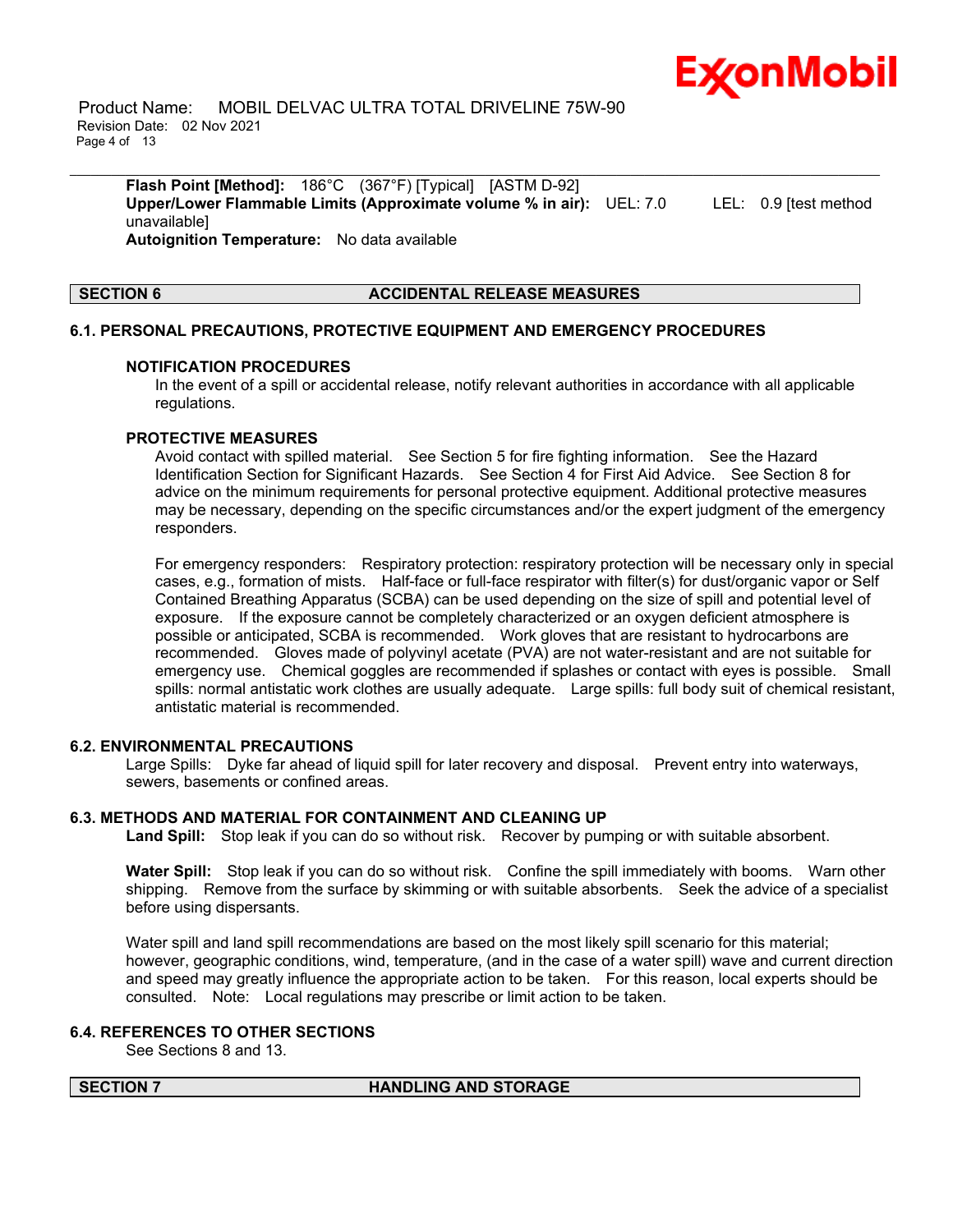

 Product Name: MOBIL DELVAC ULTRA TOTAL DRIVELINE 75W-90 Revision Date: 02 Nov 2021 Page 5 of 13

#### **7.1. PRECAUTIONS FOR SAFE HANDLING**

Prevent small spills and leakage to avoid slip hazard. Material can accumulate static charges which may cause an electrical spark (ignition source). When the material is handled in bulk, an electrical spark could ignite any flammable vapors from liquids or residues that may be present (e.g., during switch-loading operations). Use proper bonding and/or earthing procedures. However, bonding and earthing may not eliminate the hazard from static accumulation. Consult local applicable standards for guidance. Additional references include American Petroleum Institute 2003 (Protection Against Ignitions Arising out of Static, Lightning and Stray Currents) or National Fire Protection Agency 77 (Recommended Practice on Static Electricity) or CENELEC CLC/TR 50404 (Electrostatics - Code of practice for the avoidance of hazards due to static electricity).

\_\_\_\_\_\_\_\_\_\_\_\_\_\_\_\_\_\_\_\_\_\_\_\_\_\_\_\_\_\_\_\_\_\_\_\_\_\_\_\_\_\_\_\_\_\_\_\_\_\_\_\_\_\_\_\_\_\_\_\_\_\_\_\_\_\_\_\_\_\_\_\_\_\_\_\_\_\_\_\_\_\_\_\_\_\_\_\_\_\_\_\_\_\_\_\_\_\_\_\_\_\_\_\_\_\_\_\_\_\_\_\_\_\_\_\_\_

**Static Accumulator:** This material is a static accumulator.

#### **7.2. CONDITIONS FOR SAFE STORAGE, INCLUDING ANY INCOMPATIBILITIES**

The type of container used to store the material may affect static accumulation and dissipation. Do not store in open or unlabelled containers. Keep away from incompatible materials.

#### **7.3. SPECIFIC END USES**

Section 1 informs about identified end-uses. No industrial or sector specific guidance available.

### **SECTION 8 EXPOSURE CONTROLS / PERSONAL PROTECTION**

### **8.1. CONTROL PARAMETERS**

#### **EXPOSURE LIMIT VALUES**

#### **Exposure limits/standards (Note: Exposure limits are not additive):**

| <b>Substance Name</b>                 | <b>Form</b> | Limit/Standard |                     | <b>Note</b> | <b>Source</b> |
|---------------------------------------|-------------|----------------|---------------------|-------------|---------------|
| Distillates (petroleum), hydrotreated |             | TWA            | $5 \,\mathrm{mg/m}$ |             | ACGIH         |
| heavy paraffinic                      | Inhalable   |                |                     |             |               |
|                                       | fraction.   |                |                     |             |               |
| <b>HYDROTREATED LIGHT</b>             |             | <b>TWA</b>     | $5 \text{ mg/m}$    |             | ACGIH         |
| PARAFFINIC DISTILLATES,               | Inhalable   |                |                     |             |               |
| <b>PETROLEUM</b>                      | fraction.   |                |                     |             |               |
| <b>MAGNESIUM METABORATE</b>           |             | <b>STEL</b>    | $6$ mg/m $3$        |             | <b>ACGIH</b>  |
|                                       | Inhalable   |                |                     |             |               |
|                                       | fraction.   |                |                     |             |               |
| MAGNESIUM METABORATE                  |             | <b>TWA</b>     | $2 \text{ mg/m}$    |             | <b>ACGIH</b>  |
|                                       | Inhalable   |                |                     |             |               |
|                                       | fraction.   |                |                     |             |               |

**Exposure limits/standards for materials that can be formed when handling this product:** When mists/aerosols can occur the following is recommended:  $5 \text{ mg/m}^3$  - ACGIH TLV (inhalable fraction).

Note: Information about recommended monitoring procedures can be obtained from the relevant agency(ies)/institute(s):

#### **DERIVED NO EFFECT LEVEL (DNEL)/DERIVED MINIMAL EFFECT LEVEL (DMEL)**

**Worker**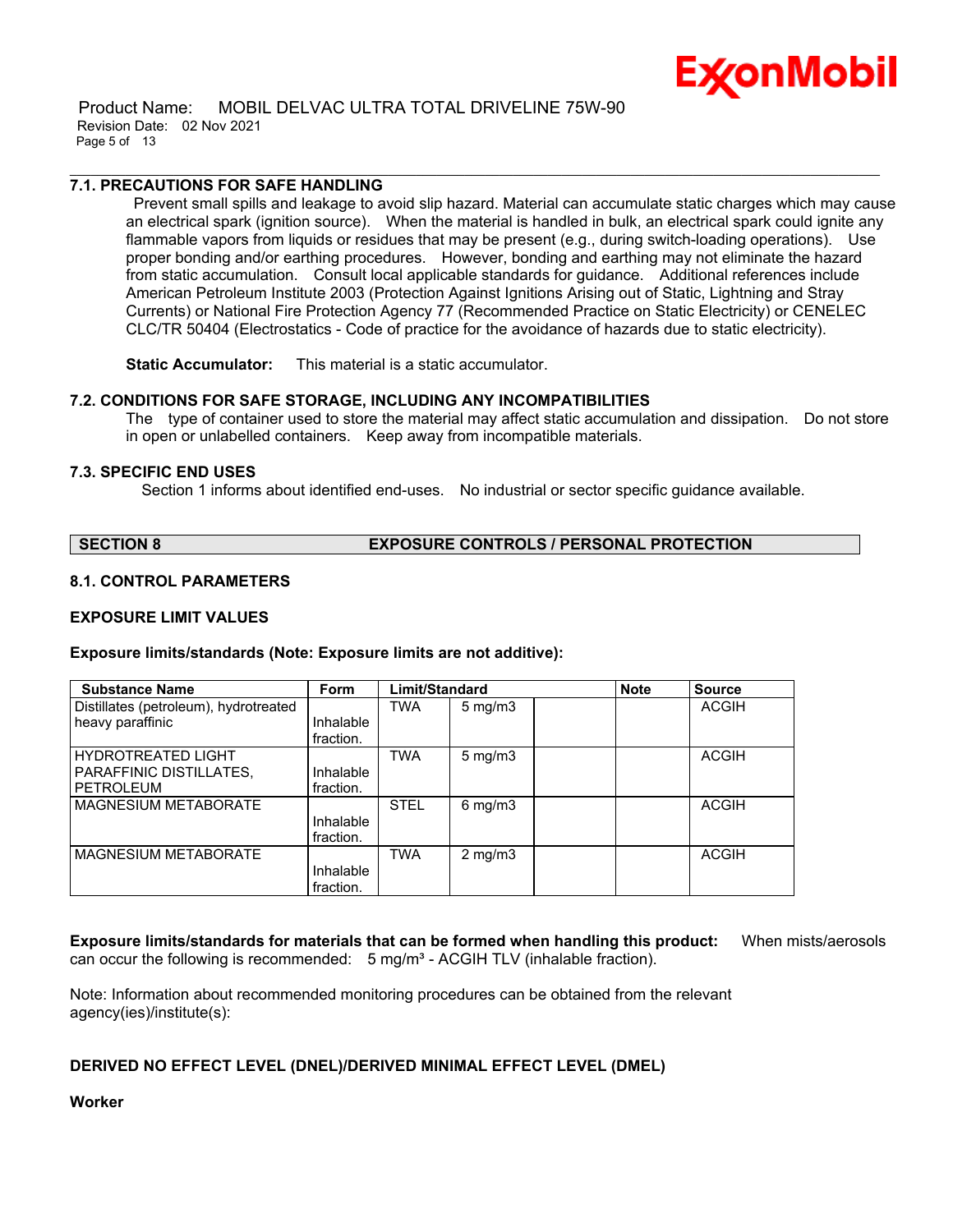

#### Product Name: MOBIL DELVAC ULTRA TOTAL DRIVELINE 75W-90 Revision Date: 02 Nov 2021 Page 6 of 13

| <b>Substance Name</b>                 | Dermal    | <b>Inhalation</b>       |
|---------------------------------------|-----------|-------------------------|
| Distillates (petroleum), hydrotreated | <b>NA</b> | 5.4 mg/m3 DNEL, Chronic |
| heavy paraffinic                      |           | Exposure, Local Effects |

#### **Consumer**

| l Substance Name                      | Dermal | <b>Inhalation</b>            | Oral |
|---------------------------------------|--------|------------------------------|------|
| Distillates (petroleum), hydrotreated | l Na   | 1.2 mg/m3 DNEL, Chronic   NA |      |
| heavy paraffinic                      |        | l Exposure. Local Effects    |      |

Note: The Derived No Effect Level (DNEL) is an estimated safe level of exposure that is derived from toxicity data in accord with specific guidance within the REACH regulation. The DNEL may differ from an Occupational Exposure Limit (OEL) for the same chemical. OELs may be recommended by an individual company, a governmental regulatory body or an expert organization, such as the Scientific Committee for Occupational Exposure Limits (SCOEL) or the American Conference of Governmental Industrial Hygienists (ACGIH). OELs are considered to be safe exposure levels for a typical worker in an occupational setting for an 8-hour work shift, 40 hour work week, as a time weighted average (TWA) or a 15 minute short-term exposure limit (STEL). While also considered to be protective of health, OELs are derived by a process different from that of REACH.

### **PREDICTED NO EFFECT CONCENTRATION (PNEC)**

| l Substance Name                                                                 | <b>Aqua</b><br>lífresh<br>lwater) | lAqua<br>l(marine<br>water) | Aqua<br>l(intermittent<br>release) | Sewage<br><b>Itreatment</b><br><b>Iplant</b> | <b>Sediment</b> | <b>Soil</b> | <b>Oral</b><br>l(secondarv<br>(poisoning |
|----------------------------------------------------------------------------------|-----------------------------------|-----------------------------|------------------------------------|----------------------------------------------|-----------------|-------------|------------------------------------------|
| <b>I</b> Distillates<br>$[$ (petroleum),<br>I hydrotreated heavy<br>I paraffinic | <b>INA</b>                        | <b>NA</b>                   | <b>NA</b>                          | <b>INA</b>                                   | <b>INA</b>      | INA         | $ 9.33 \text{ mg}$ / kg<br>(food)        |

#### **8.2. EXPOSURE CONTROLS**

### **ENGINEERING CONTROLS**

The level of protection and types of controls necessary will vary depending upon potential exposure conditions. Control measures to consider:

No special requirements under ordinary conditions of use and with adequate ventilation.

#### **PERSONAL PROTECTION**

Personal protective equipment selections vary based on potential exposure conditions such as applications, handling practices, concentration and ventilation. Information on the selection of protective equipment for use with this material, as provided below, is based upon intended, normal usage.

**Respiratory Protection:** If engineering controls do not maintain airborne contaminant concentrations at a level which is adequate to protect worker health, an approved respirator may be appropriate. Respirator selection, use, and maintenance must be in accordance with regulatory requirements, if applicable. Types of respirators to be considered for this material include:

No special requirements under ordinary conditions of use and with adequate ventilation.

For high airborne concentrations, use an approved supplied-air respirator, operated in positive pressure mode. Supplied air respirators with an escape bottle may be appropriate when oxygen levels are inadequate,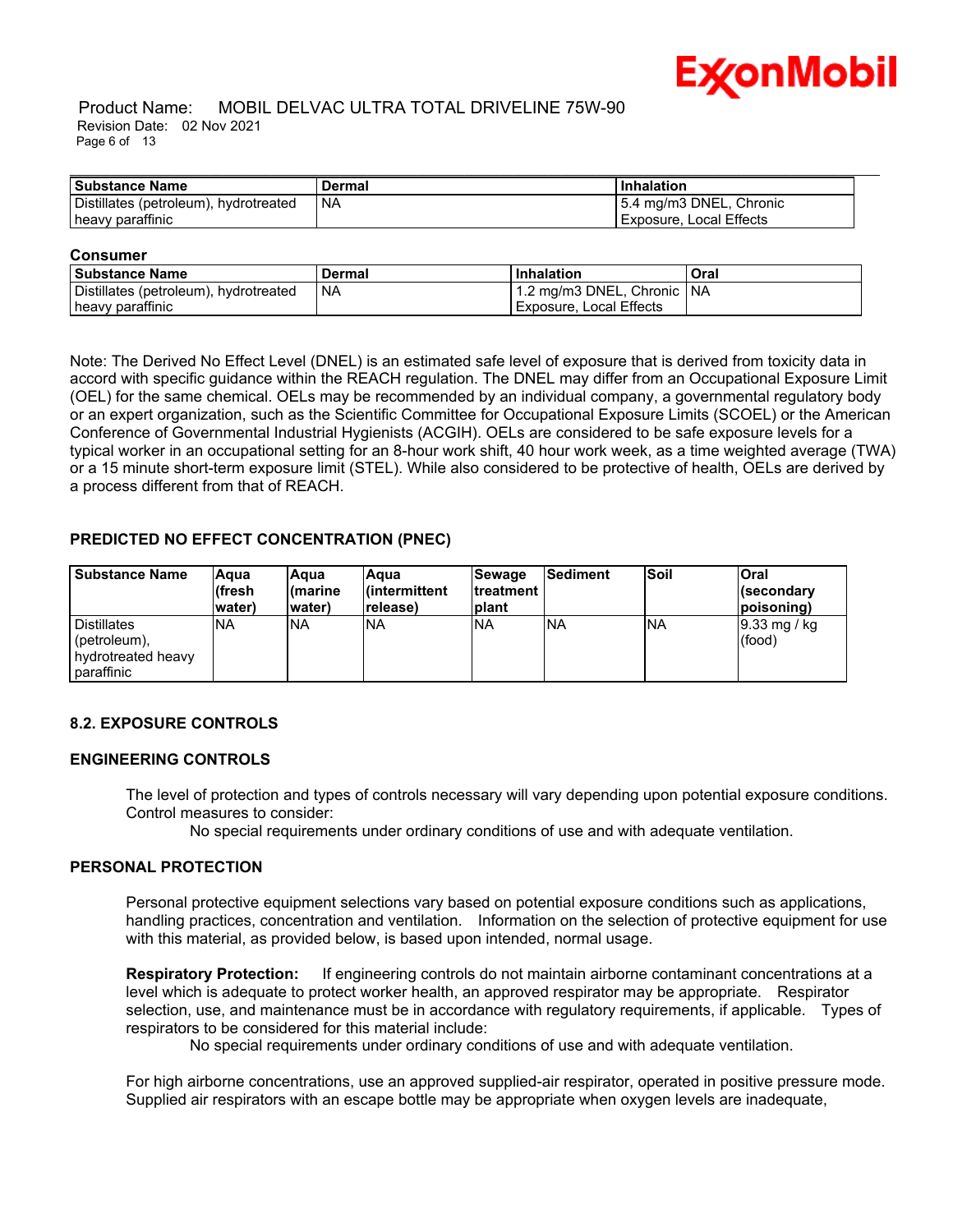

 Product Name: MOBIL DELVAC ULTRA TOTAL DRIVELINE 75W-90 Revision Date: 02 Nov 2021 Page 7 of 13

gas/vapour warning properties are poor, or if air purifying filter capacity/rating may be exceeded.

\_\_\_\_\_\_\_\_\_\_\_\_\_\_\_\_\_\_\_\_\_\_\_\_\_\_\_\_\_\_\_\_\_\_\_\_\_\_\_\_\_\_\_\_\_\_\_\_\_\_\_\_\_\_\_\_\_\_\_\_\_\_\_\_\_\_\_\_\_\_\_\_\_\_\_\_\_\_\_\_\_\_\_\_\_\_\_\_\_\_\_\_\_\_\_\_\_\_\_\_\_\_\_\_\_\_\_\_\_\_\_\_\_\_\_\_\_

**Hand Protection:** Any specific glove information provided is based on published literature and glove manufacturer data. Glove suitability and breakthrough time will differ depending on the specific use conditions. Contact the glove manufacturer for specific advice on glove selection and breakthrough times for your use conditions. Inspect and replace worn or damaged gloves. The types of gloves to be considered for this material include:

No protection is ordinarily required under normal conditions of use.

**Eye Protection:** If contact is likely, safety glasses with side shields are recommended.

**Skin and Body Protection:** Any specific clothing information provided is based on published literature or manufacturer data. The types of clothing to be considered for this material include:

No skin protection is ordinarily required under normal conditions of use. In accordance with good industrial hygiene practices, precautions should be taken to avoid skin contact.

**Specific Hygiene Measures:** Always observe good personal hygiene measures, such as washing after handling the material and before eating, drinking, and/or smoking. Routinely wash work clothing and protective equipment to remove contaminants. Discard contaminated clothing and footwear that cannot be cleaned. Practice good housekeeping.

#### **ENVIRONMENTAL CONTROLS**

Comply with applicable environmental regulations limiting discharge to air, water and soil. Protect the environment by applying appropriate control measures to prevent or limit emissions.

### **SECTION 9 PHYSICAL AND CHEMICAL PROPERTIES**

**Note: Physical and chemical properties are provided for safety, health and environmental considerations only and may not fully represent product specifications. Contact the Supplier for additional information.**

### **9.1. INFORMATION ON BASIC PHYSICAL AND CHEMICAL PROPERTIES**

**Physical State:** Liquid **Colour:** N/D **Odour:** Characteristic **Odour Threshold:** No data available **pH:** Not technically feasible **Melting Point:** Not technically feasible **Freezing Point:** No data available **Initial Boiling Point / and Boiling Range:** > 316°C (600°F) [test method unavailable] **Flash Point [Method]:** 186°C (367°F) [Typical] [ASTM D-92] **Evaporation Rate (n-butyl acetate = 1):** No data available **Flammability (Solid, Gas):** Not technically feasible **Upper/Lower Flammable Limits (Approximate volume % in air):** UEL: 7.0 LEL: 0.9 [test method unavailable] **Vapour Pressure:** < 0.013 kPa (0.1 mm Hg) at 20 °C [test method unavailable] **Vapour Density (Air = 1):** > 2 at 101 kPa [test method unavailable] **Relative Density (at 15 °C):** 0.88 [Typical] [ASTM D1298] **Solubility(ies): water** Negligible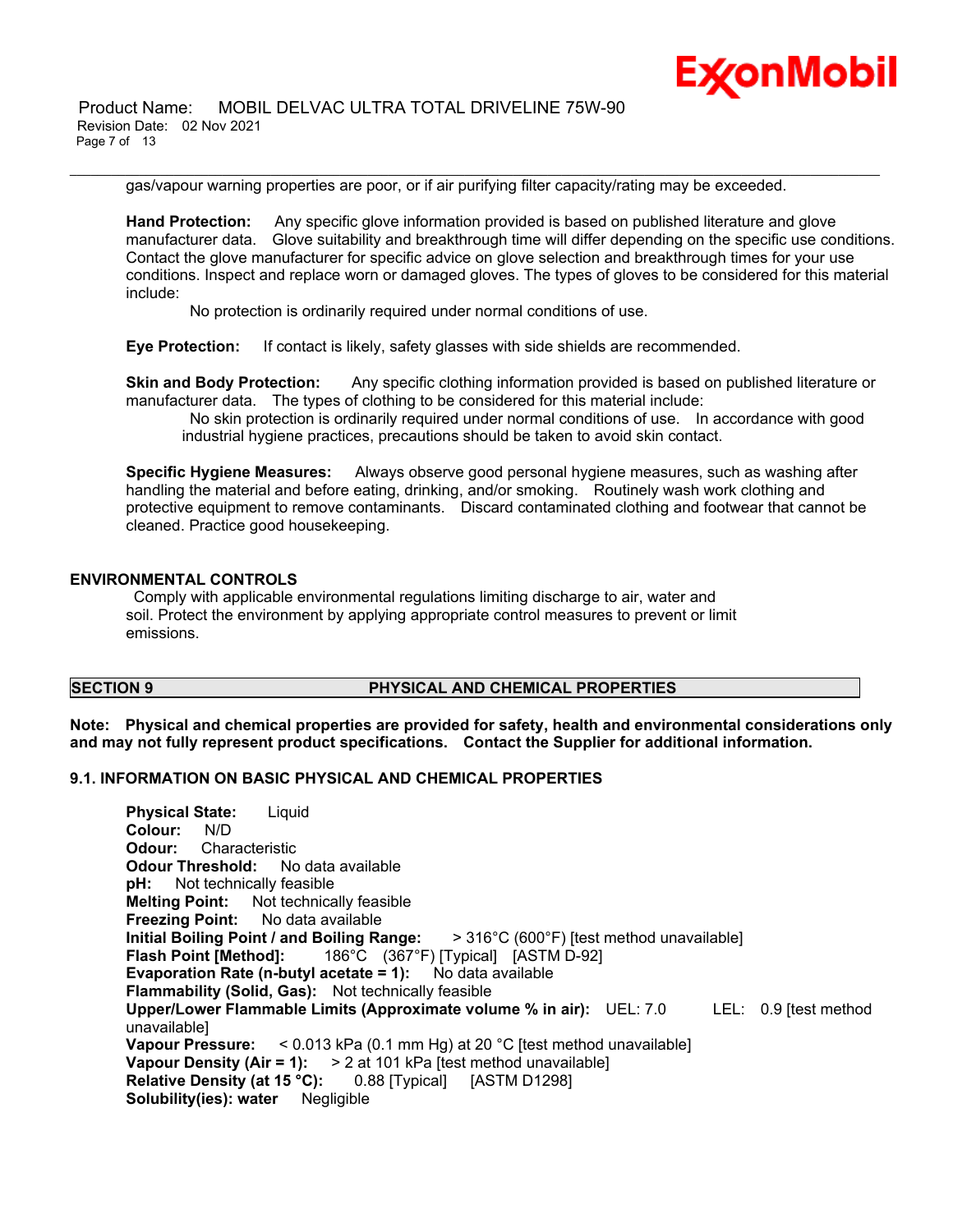

 Product Name: MOBIL DELVAC ULTRA TOTAL DRIVELINE 75W-90 Revision Date: 02 Nov 2021 Page 8 of 13

**Partition coefficient (n-Octanol/Water Partition Coefficient):** > 3.5 [test method unavailable] **Autoignition Temperature:** No data available **Decomposition Temperature:** No data available **Viscosity:** 117 cSt (117 mm2/sec) at 40°C [Typical] | 16.6 cSt (16.6 mm2/sec) at 100°C [ASTM D 445] **Explosive Properties:** None **Oxidizing Properties:** None

\_\_\_\_\_\_\_\_\_\_\_\_\_\_\_\_\_\_\_\_\_\_\_\_\_\_\_\_\_\_\_\_\_\_\_\_\_\_\_\_\_\_\_\_\_\_\_\_\_\_\_\_\_\_\_\_\_\_\_\_\_\_\_\_\_\_\_\_\_\_\_\_\_\_\_\_\_\_\_\_\_\_\_\_\_\_\_\_\_\_\_\_\_\_\_\_\_\_\_\_\_\_\_\_\_\_\_\_\_\_\_\_\_\_\_\_\_

#### **9.2. OTHER INFORMATION**

**DMSO Extract (mineral oil only), IP-346:** < 3 %wt

### **SECTION 10 STABILITY AND REACTIVITY**

**10.1. REACTIVITY:** See sub-sections below.

**10.2. CHEMICAL STABILITY:** Material is stable under normal conditions.

**10.3. POSSIBILITY OF HAZARDOUS REACTIONS:** Hazardous polymerization will not occur.

**10.4. CONDITIONS TO AVOID:** Excessive heat. High energy sources of ignition.

**10.5. INCOMPATIBLE MATERIALS:** Strong oxidisers

**10.6. HAZARDOUS DECOMPOSITION PRODUCTS:** Material does not decompose at ambient temperatures.

#### **SECTION 11 TOXICOLOGICAL INFORMATION**

### **11.1. INFORMATION ON TOXICOLOGICAL EFFECTS**

| <b>Hazard Class</b>                                                | <b>Conclusion / Remarks</b>                                                                      |
|--------------------------------------------------------------------|--------------------------------------------------------------------------------------------------|
| <b>Inhalation</b>                                                  |                                                                                                  |
| Acute Toxicity: No end point data for<br>lmaterial.                | Minimally Toxic. Based on assessment of the components.                                          |
| Irritation: No end point data for material.                        | Negligible hazard at ambient/normal handling temperatures.                                       |
| Ingestion                                                          |                                                                                                  |
| Acute Toxicity: No end point data for<br>lmaterial.                | Minimally Toxic. Based on assessment of the components.                                          |
| <b>Skin</b>                                                        |                                                                                                  |
| Acute Toxicity: No end point data for<br>lmaterial.                | Minimally Toxic. Based on assessment of the components.                                          |
| Skin Corrosion/Irritation: No end point data<br>lfor material.     | Negligible irritation to skin at ambient temperatures. Based on<br>assessment of the components. |
| Eye                                                                |                                                                                                  |
| Serious Eye Damage/Irritation: No end point<br>Idata for material. | May cause mild, short-lasting discomfort to eyes. Based on<br>assessment of the components.      |
| <b>Sensitisation</b>                                               |                                                                                                  |
| Respiratory Sensitization: No end point data<br>lfor material.     | Not expected to be a respiratory sensitizer.                                                     |
| Skin Sensitization: No end point data for                          | Not expected to be a skin sensitizer. Based on assessment of the                                 |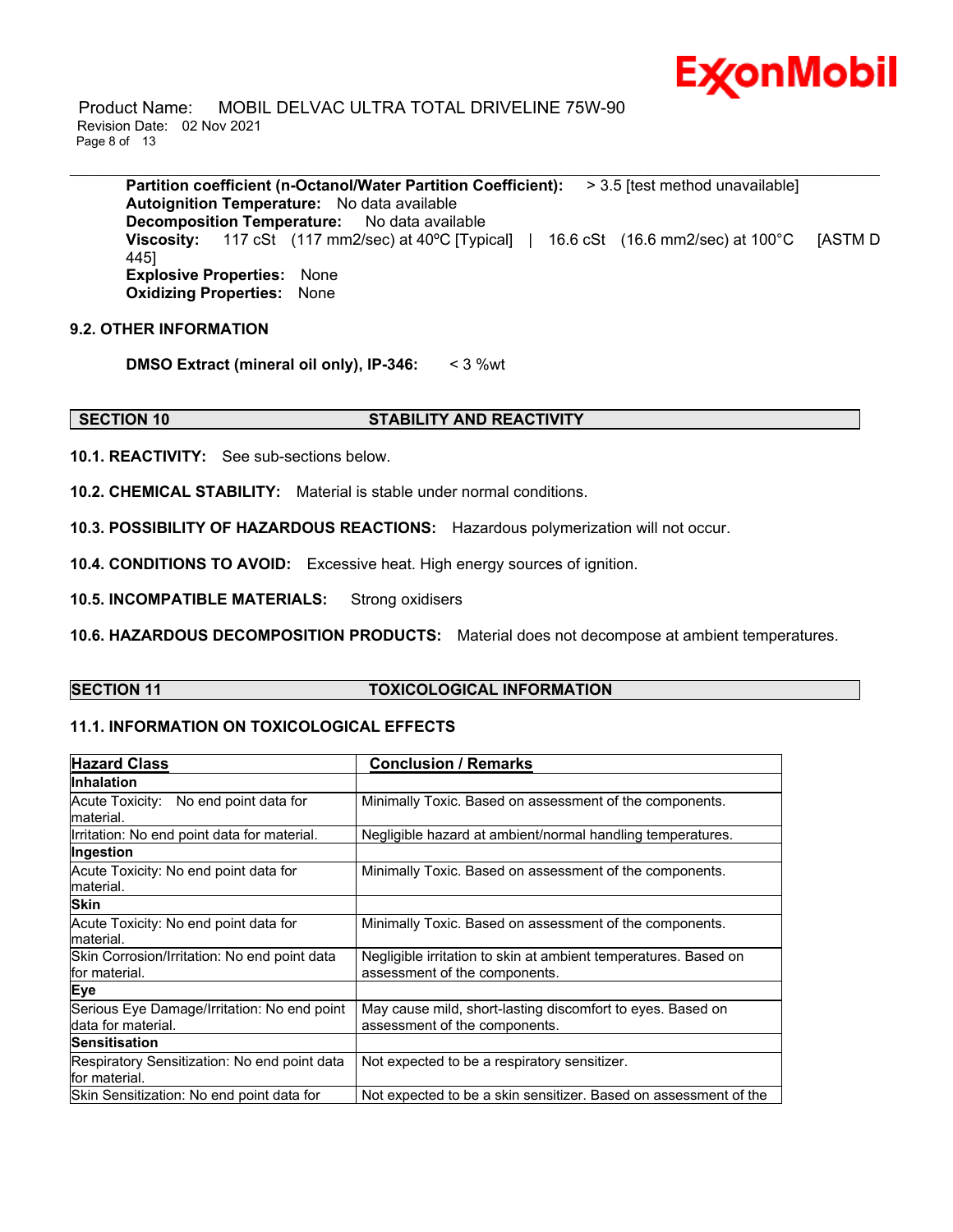

 Product Name: MOBIL DELVAC ULTRA TOTAL DRIVELINE 75W-90 Revision Date: 02 Nov 2021 Page 9 of 13

| Imaterial.                                        | components.                                                     |
|---------------------------------------------------|-----------------------------------------------------------------|
| Aspiration: Data available.                       | Not expected to be an aspiration hazard.<br>Based on physico-   |
|                                                   | chemical properties of the material.                            |
| Germ Cell Mutagenicity: No end point data         | Not expected to be a germ cell mutagen. Based on assessment of  |
| for material.                                     | the components.                                                 |
| Carcinogenicity: No end point data for            | Not expected to cause cancer. Based on assessment of the        |
| material.                                         | components.                                                     |
| Reproductive Toxicity: No end point data          | Not expected to be a reproductive toxicant. Based on assessment |
| for material.                                     | of the components.                                              |
| <b>Lactation:</b> No end point data for material. | Not expected to cause harm to breast-fed children.              |
| <b>Specific Target Organ Toxicity (STOT)</b>      |                                                                 |
| Single Exposure: No end point data for            | Not expected to cause organ damage from a single exposure.      |
| material.                                         |                                                                 |
| Repeated Exposure: No end point data for          | Not expected to cause organ damage from prolonged or repeated   |
| material.                                         | exposure. Based on assessment of the components.                |

\_\_\_\_\_\_\_\_\_\_\_\_\_\_\_\_\_\_\_\_\_\_\_\_\_\_\_\_\_\_\_\_\_\_\_\_\_\_\_\_\_\_\_\_\_\_\_\_\_\_\_\_\_\_\_\_\_\_\_\_\_\_\_\_\_\_\_\_\_\_\_\_\_\_\_\_\_\_\_\_\_\_\_\_\_\_\_\_\_\_\_\_\_\_\_\_\_\_\_\_\_\_\_\_\_\_\_\_\_\_\_\_\_\_\_\_\_

#### **OTHER INFORMATION For the product itself:**

Repeated and/or prolonged exposure may cause irritation to the skin, eyes, or respiratory tract. Component concentrations in this formulation would not be expected to cause skin sensitization, based on tests of the components, this formulation, or similar formulations.

#### **Contains:**

Base oil severely refined: Not carcinogenic in animal studies. Representative material passes IP-346, Modified Ames test, and/or other screening tests. Dermal and inhalation studies showed minimal effects; lung non-specific infiltration of immune cells, oil deposition and minimal granuloma formation. Not sensitising in test animals.

#### **SECTION 12 ECOLOGICAL INFORMATION**

The information given is based on data for the material, components of the material, or for similar materials, through the application of bridging principals.

#### **12.1. TOXICITY**

Material -- Not expected to be harmful to aquatic organisms.

#### **12.2. PERSISTENCE AND DEGRADABILITY**

#### **Biodegradation:**

Base oil component -- Expected to be inherently biodegradable

#### **12.3. BIOACCUMULATIVE POTENTIAL**

 Base oil component -- Has the potential to bioaccumulate, however metabolism or physical properties may reduce the bioconcentration or limit bioavailability.

### **12.4. MOBILITY IN SOIL**

 Base oil component -- Low solubility and floats and is expected to migrate from water to the land. Expected to partition to sediment and wastewater solids.

#### **12.5. PERSISTENCE, BIOACCUMULATION AND TOXICITY FOR SUBSTANCE(S)**

Material does not meet the Reach Annex XIII criteria for PBT or vPvB.

#### **12.6. OTHER ADVERSE EFFECTS**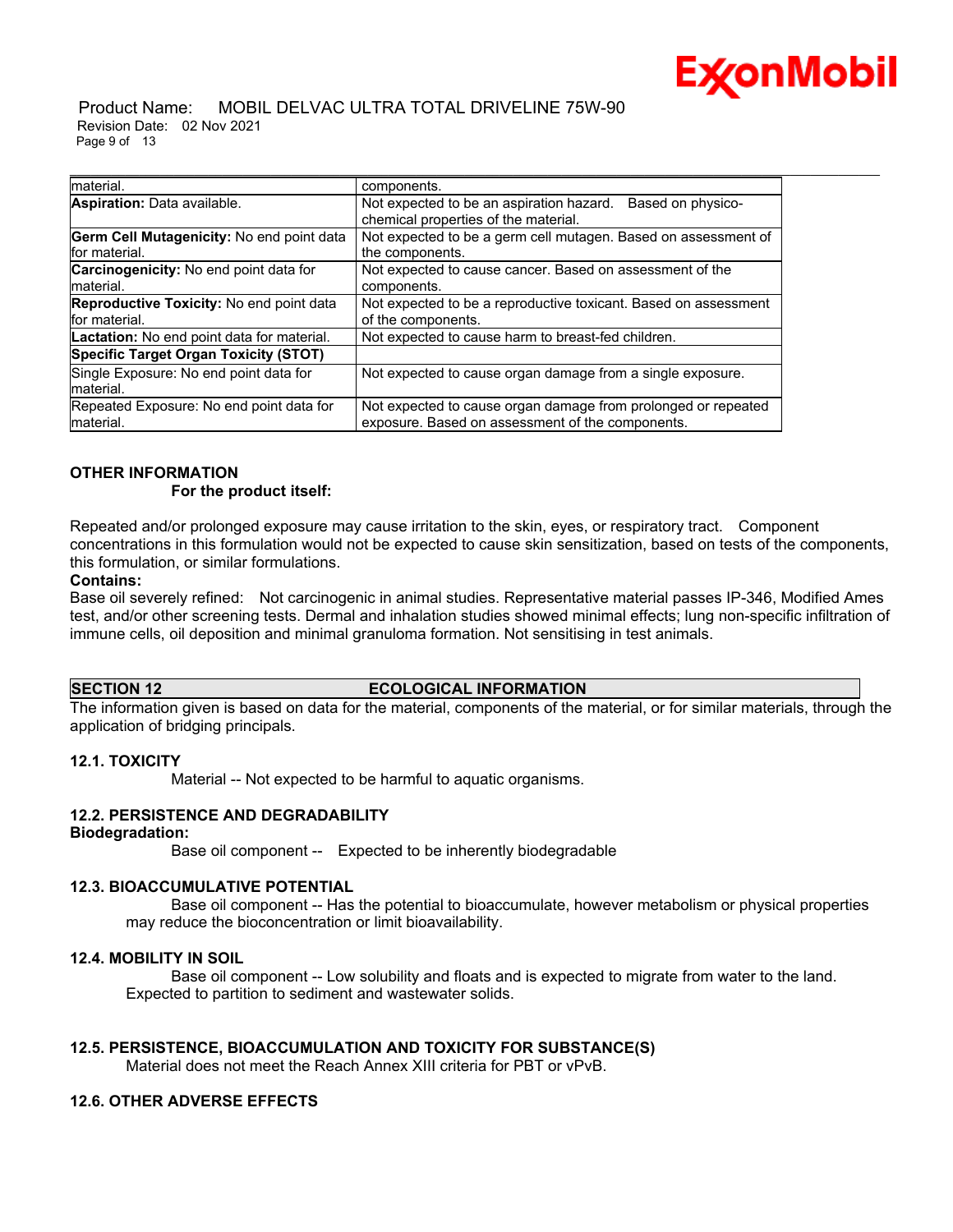

 Product Name: MOBIL DELVAC ULTRA TOTAL DRIVELINE 75W-90 Revision Date: 02 Nov 2021 Page 10 of 13

No adverse effects are expected.

#### **SECTION 13 DISPOSAL CONSIDERATIONS**

Disposal recommendations based on material as supplied. Disposal must be in accordance with current applicable laws and regulations, and material characteristics at time of disposal.

\_\_\_\_\_\_\_\_\_\_\_\_\_\_\_\_\_\_\_\_\_\_\_\_\_\_\_\_\_\_\_\_\_\_\_\_\_\_\_\_\_\_\_\_\_\_\_\_\_\_\_\_\_\_\_\_\_\_\_\_\_\_\_\_\_\_\_\_\_\_\_\_\_\_\_\_\_\_\_\_\_\_\_\_\_\_\_\_\_\_\_\_\_\_\_\_\_\_\_\_\_\_\_\_\_\_\_\_\_\_\_\_\_\_\_\_\_

#### **13.1. WASTE TREATMENT METHODS**

Product is suitable for burning in an enclosed controlled burner for fuel value or disposal by supervised incineration at very high temperatures to prevent formation of undesirable combustion products. Protect the environment. Dispose of used oil at designated sites. Minimize skin contact. Do not mix used oils with solvents, brake fluids or coolants.

#### **European Waste Code:** 13 02 05\*

NOTE: These codes are assigned based upon the most common uses for this material and may not reflect contaminants resulting from actual use. Waste producers need to assess the actual process used when generating the waste and its contaminants in order to assign the proper waste disposal code(s).

This material is considered as hazardous waste pursuant to Directive 91/689/EEC on hazardous waste, and subject to the provisions of that Directive unless Article 1(5) of that Directive applies.

**Empty Container Warning** Empty Container Warning (where applicable): Empty containers may contain residue and can be dangerous. Do not attempt to refill or clean containers without proper instructions. Empty drums should be completely drained and safely stored until appropriately reconditioned or disposed. Empty containers should be taken for recycling, recovery, or disposal through suitably qualified or licensed contractor and in accordance with governmental regulations. DO NOT PRESSURISE, CUT, WELD, BRAZE, SOLDER, DRILL, GRIND, OR EXPOSE SUCH CONTAINERS TO HEAT, FLAME, SPARKS, STATIC ELECTRICITY, OR OTHER SOURCES OF IGNITION. THEY MAY EXPLODE AND CAUSE INJURY OR DEATH.

#### **SECTION 14 TRANSPORT INFORMATION**

**LAND (ADR/RID): 14.1-14.6** Not Regulated for Land Transport

**INLAND WATERWAYS (ADN): 14.1-14.6** Not Regulated for Inland Waterways Transport

**SEA (IMDG): 14.1-14.6** Not Regulated for Sea Transport according to IMDG-Code

#### **SEA (MARPOL 73/78 Convention - Annex II):**

- **14.7. Transport in bulk according to Annex II of MARPOL 73/78 and the IBC Code** Not classified according to Annex II
- **AIR (IATA): 14.1-14.6** Not Regulated for Air Transport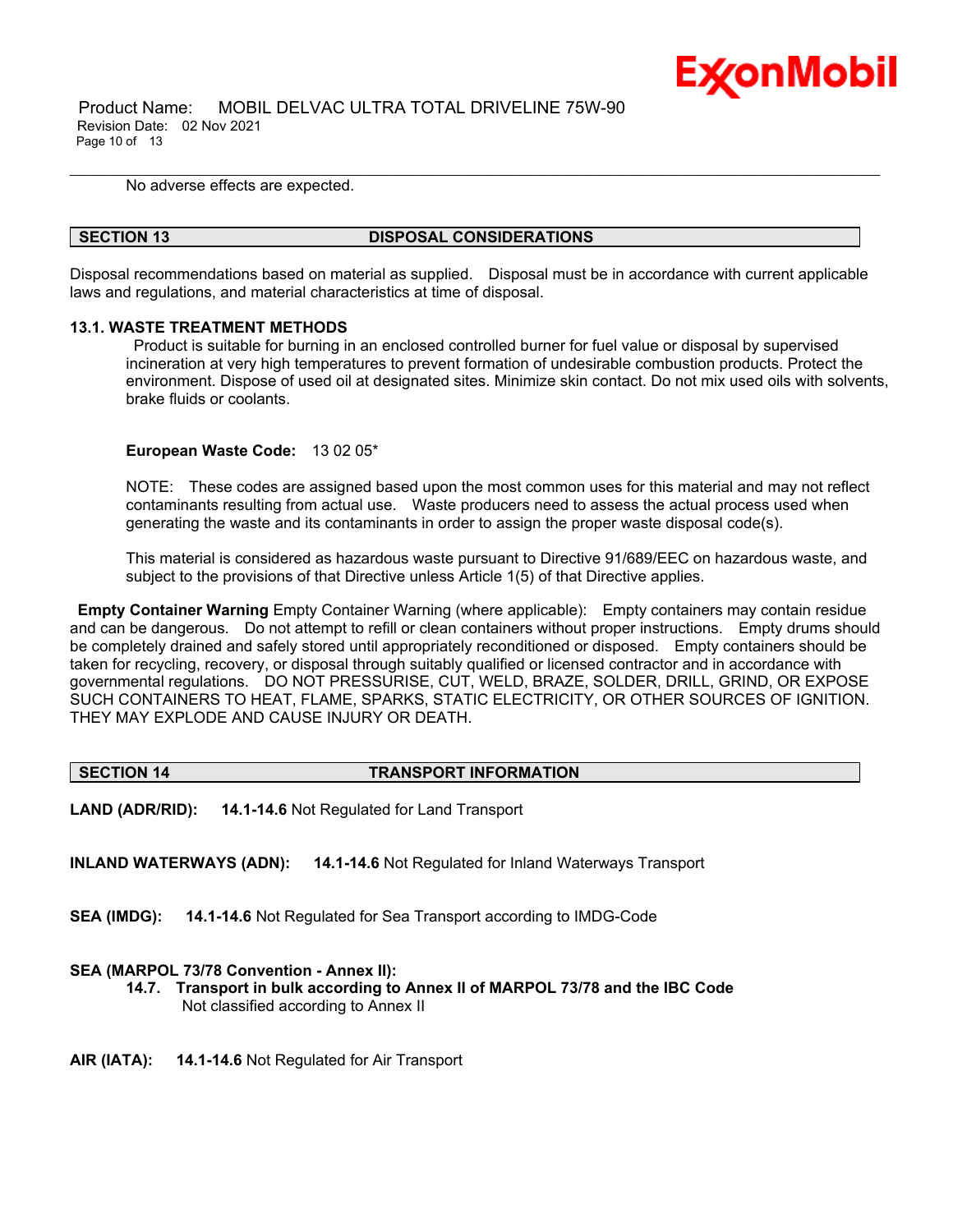

 Product Name: MOBIL DELVAC ULTRA TOTAL DRIVELINE 75W-90 Revision Date: 02 Nov 2021 Page 11 of 13

#### \_\_\_\_\_\_\_\_\_\_\_\_\_\_\_\_\_\_\_\_\_\_\_\_\_\_\_\_\_\_\_\_\_\_\_\_\_\_\_\_\_\_\_\_\_\_\_\_\_\_\_\_\_\_\_\_\_\_\_\_\_\_\_\_\_\_\_\_\_\_\_\_\_\_\_\_\_\_\_\_\_\_\_\_\_\_\_\_\_\_\_\_\_\_\_\_\_\_\_\_\_\_\_\_\_\_\_\_\_\_\_\_\_\_\_\_\_ **SECTION 15 REGULATORY INFORMATION**

#### **REGULATORY STATUS AND APPLICABLE LAWS AND REGULATIONS**

**Listed or exempt from listing/notification on the following chemical inventories :** AIIC, ENCS, IECSC, KECI, PICCS, TCSI, TSCA

 **Special Cases:**

| Inventory         | <b>Status</b>       |
|-------------------|---------------------|
| NDSL <sup>1</sup> | Apply<br>''TICLIONS |

#### **15.1. SAFETY, HEALTH AND ENVIRONMENTAL REGULATIONS/LEGISLATION SPECIFIC FOR THE SUBSTANCE OR MIXTURE**

#### **Applicable EU Directives and Regulations:**

 1907/2006 [... on the Registration, Evaluation, Authorisation and Restriction of Chemicals ... and amendments thereto] 1272/2008 [on classification, labelling and packaging of substances and mixtures.. and amendments thereto]

**REACH Restrictions on the manufacturing, placing on the market and use of certain dangerous substances, mixtures and articles (Annex XVII):**

The following entries of Annex XVII may be considered for this product: None

#### **15.2. CHEMICAL SAFETY ASSESSMENT**

**REACH Information:** A Chemical Safety Assessment has been carried out for one or more substances present in the material.

**SECTION 16 OTHER INFORMATION**

**REFERENCES:** Sources of information used in preparing this SDS included one or more of the following: results from in house or supplier toxicology studies, CONCAWE Product Dossiers, publications from other trade associations, such as the EU Hydrocarbon Solvents REACH Consortium, U.S. HPV Program Robust Summaries, the EU IUCLID Data Base, U.S. NTP publications, and other sources, as appropriate.

List of abbreviations and acronyms that could be (but not necessarily are) used in this safety data sheet:

| Acronym       | <b>Full text</b>                                                                              |
|---------------|-----------------------------------------------------------------------------------------------|
| N/A           | Not applicable                                                                                |
| N/D           | Not determined                                                                                |
| NE.           | Not established                                                                               |
| <b>VOC</b>    | Volatile Organic Compound                                                                     |
| AIIC          | Australian Inventory of Industrial Chemicals                                                  |
| AIHA WEEL     | American Industrial Hygiene Association Workplace Environmental Exposure Limits               |
| ASTM          | ASTM International, originally known as the American Society for Testing and Materials (ASTM) |
| <b>DSL</b>    | Domestic Substance List (Canada)                                                              |
| <b>EINECS</b> | European Inventory of Existing Commercial Substances                                          |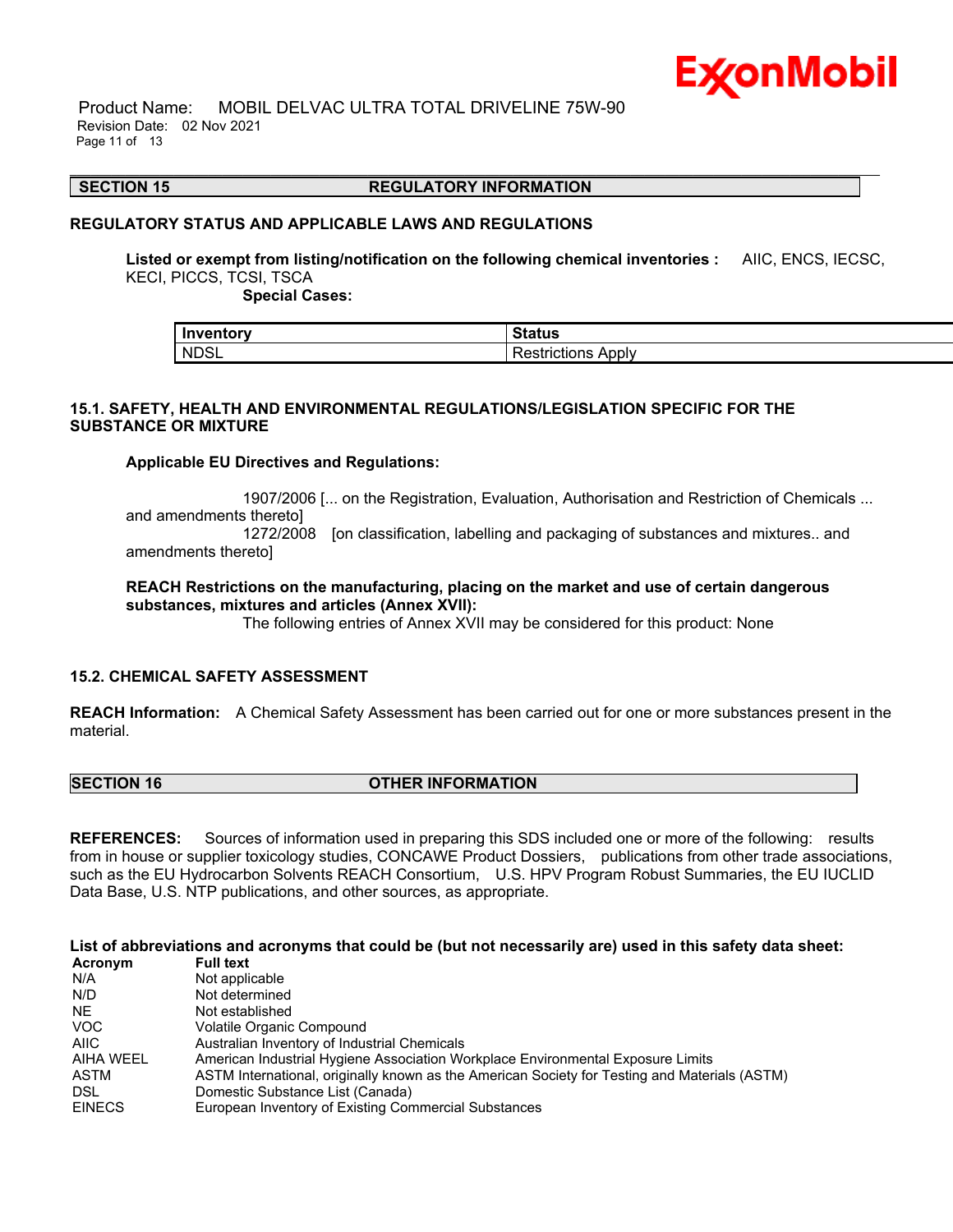# Ex⁄onMobil

#### Product Name: MOBIL DELVAC ULTRA TOTAL DRIVELINE 75W-90 Revision Date: 02 Nov 2021 Page 12 of 13

| European List of Notified Chemical Substances                                                    |
|--------------------------------------------------------------------------------------------------|
| Existing and new Chemical Substances (Japanese inventory)                                        |
| Inventory of Existing Chemical Substances in China                                               |
| Korean Existing Chemicals Inventory                                                              |
| Non-Domestic Substances List (Canada)                                                            |
| New Zealand Inventory of Chemicals                                                               |
| Philippine Inventory of Chemicals and Chemical Substances                                        |
| Threshold Limit Value (American Conference of Governmental Industrial Hygienists)                |
| Toxic Substances Control Act (U.S. inventory)                                                    |
| Substances of Unknown or Variable composition, Complex reaction products or Biological materials |
| Lethal Concentration                                                                             |
| Lethal Dose                                                                                      |
| Lethal Loading                                                                                   |
| <b>Effective Concentration</b>                                                                   |
| Effective Loading                                                                                |
| No Observable Effect Concentration                                                               |
| No Observable Effect Loading Rate                                                                |
|                                                                                                  |

**KEY TO THE H-CODES CONTAINED IN SECTION 3 OF THIS DOCUMENT (for information only):** [Flam. Liq. 4 H227]: Combustible liquid; Flammable Liquid, Cat 4

Acute Tox. 4 H302: Harmful if swallowed; Acute Tox Oral, Cat 4

Asp. Tox. 1 H304: May be fatal if swallowed and enters airways; Aspiration, Cat 1

[Skin Irrit. 3 H316]: Causes mild skin irritation; Skin Corr/Irritation, Cat 3

Skin Sens. 1 H317: May cause allergic skin reaction; Skin Sensitization, Cat 1

Eye Dam. 1 H318: Causes serious eye damage; Serious Eye Damage/Irr, Cat 1

[Aquatic Acute 2 H401]: Toxic to aquatic life; Acute Env Tox, Cat 2

[Aquatic Acute 3 H402]: Harmful to aquatic life; Acute Env Tox, Cat 3

Aquatic Chronic 2 H411: Toxic to aquatic life with long lasting effects; Chronic Env Tox, Cat 2

Aquatic Chronic 3 H412: Harmful to aquatic life with long lasting effects; Chronic Env Tox, Cat 3

#### **THIS SAFETY DATA SHEET CONTAINS THE FOLLOWING REVISIONS:**

Section 09: Colour information was modified.

Section 09: Flash Point °C(°F) information was modified.

Section 09: Pour Point °C(°F) information was deleted.

Section 09: Relative Density information was modified.

Section 09: Viscosity information was modified.

Section 13: European Waste Codes information was modified.

The information and recommendations contained herein are, to the best of ExxonMobil's knowledge and belief, accurate and reliable as of the date issued. You can contact ExxonMobil to insure that this document is the most current available from ExxonMobil. The information and recommendations are offered for the user's consideration and examination. It is the user's responsibility to satisfy itself that the product is suitable for the intended use. If buyer repackages this product, it is the user's responsibility to insure proper health, safety and other necessary information is included with and/or on the container. Appropriate warnings and safe-handling procedures should be provided to handlers and users. Alteration of this document is strictly prohibited. Except to the extent required by law, republication or retransmission of this document, in whole or in part, is not permitted. The term, "ExxonMobil" is used for convenience, and may include any one or more of ExxonMobil Chemical Company, Exxon Mobil Corporation, or any affiliates in which they directly or indirectly hold any interest.

-----------------------------------------------------------------------------------------------------------------------------------------------------

-----------------------------------------------------------------------------------------------------------------------------------------------------